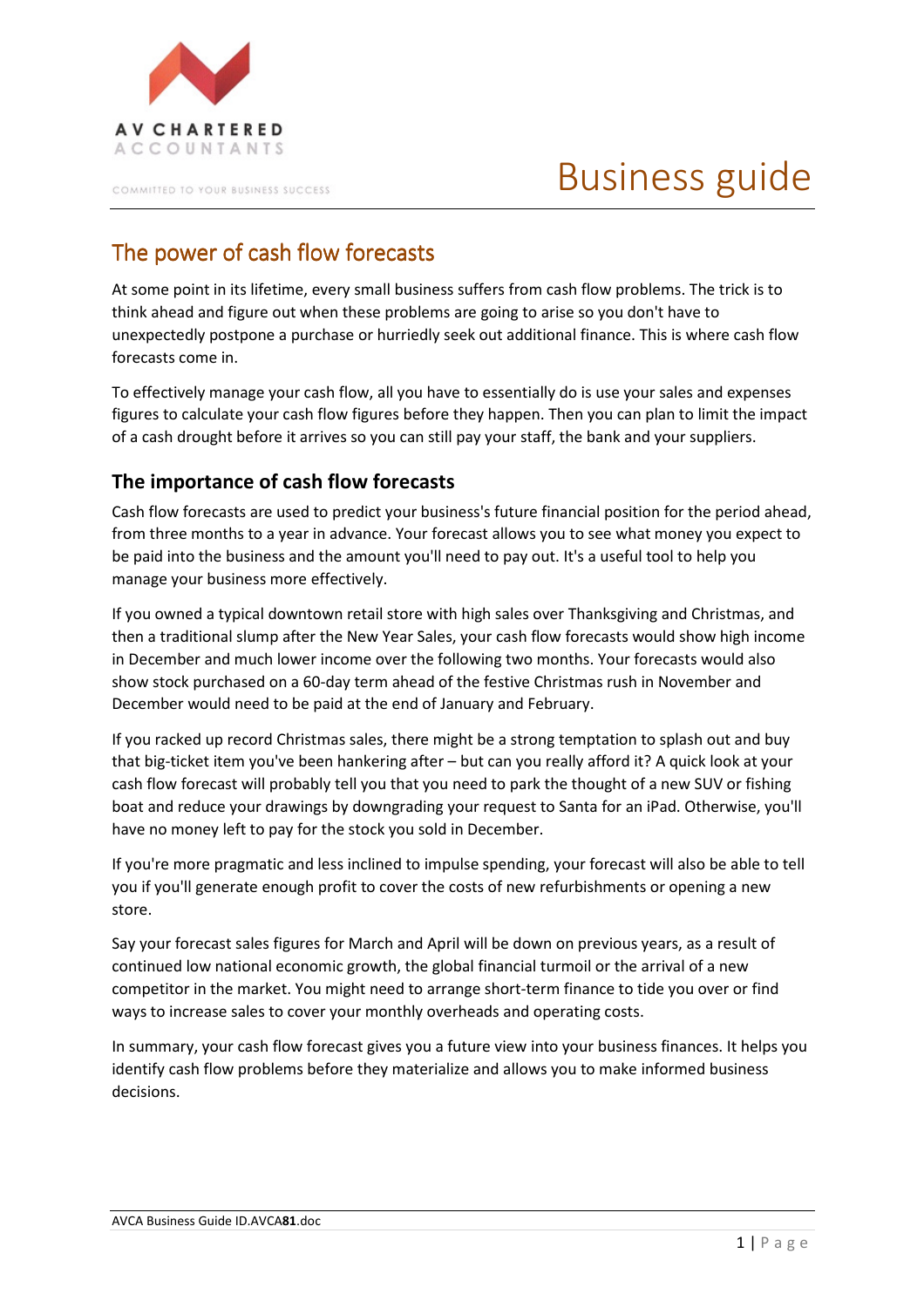## Business guide

### How to create a cash flow forecast

You can use your computerized accounting package, a spreadsheet program such as Excel, or download a cash flow forecast template from the Internet to calculate your cash flow forecast. Most accounting packages will be able to pull up many of the figures you need to put into your forecast directly from your accounts, saving time and effort.

#### Step one

Enter your opening bank balance, which reflects the amount of cash you have on hand.

#### Step two

Identify the money coming into your business over the next 12 months (most forecasts cover the year ahead). This could be credit sales you've already made, any forward orders you've received and projections of future sales based on past performance or market research. You might adjust these slightly by increasing or decreasing them by 10%, or a similar percentage, to allow for anticipated growth or tighter market conditions.

#### Step three

Record the expenses you'll need to pay each month. This will include your overheads or fixed costs, your variable or operating costs, any one-off purchases and annual payments, plus any money you're likely to draw from the business.

#### Step four

Add your income to your opening bank balance and subtract your expenses. This is your closing bank balance each month – repeat for the year and you'll have an appreciation of your business's likely cash position for the year ahead.

If your forecast bank balance at the end of each month is positive, you have sufficient cash flowing into your business to meet your expenses. If your bank balance is negative, you'll need to source additional finance to keep your business running, and look at ways to increase sales, reduce costs, or both.

The hardest part of creating a cash flow forecast is working out accurate income and expense figures for the months ahead. Obviously, the more accurate these figures are, the more accurate your forecasts will be (and the business decisions you base on them).

For your forecasts to continue to be of use, you need to update them based on your actual business performance each month. Replace your forecast figures with the actual figures for the month and make adjustments to the next few months' forecast figures if it appears, based on reality, that your projections were either overly optimistic or pessimistic.